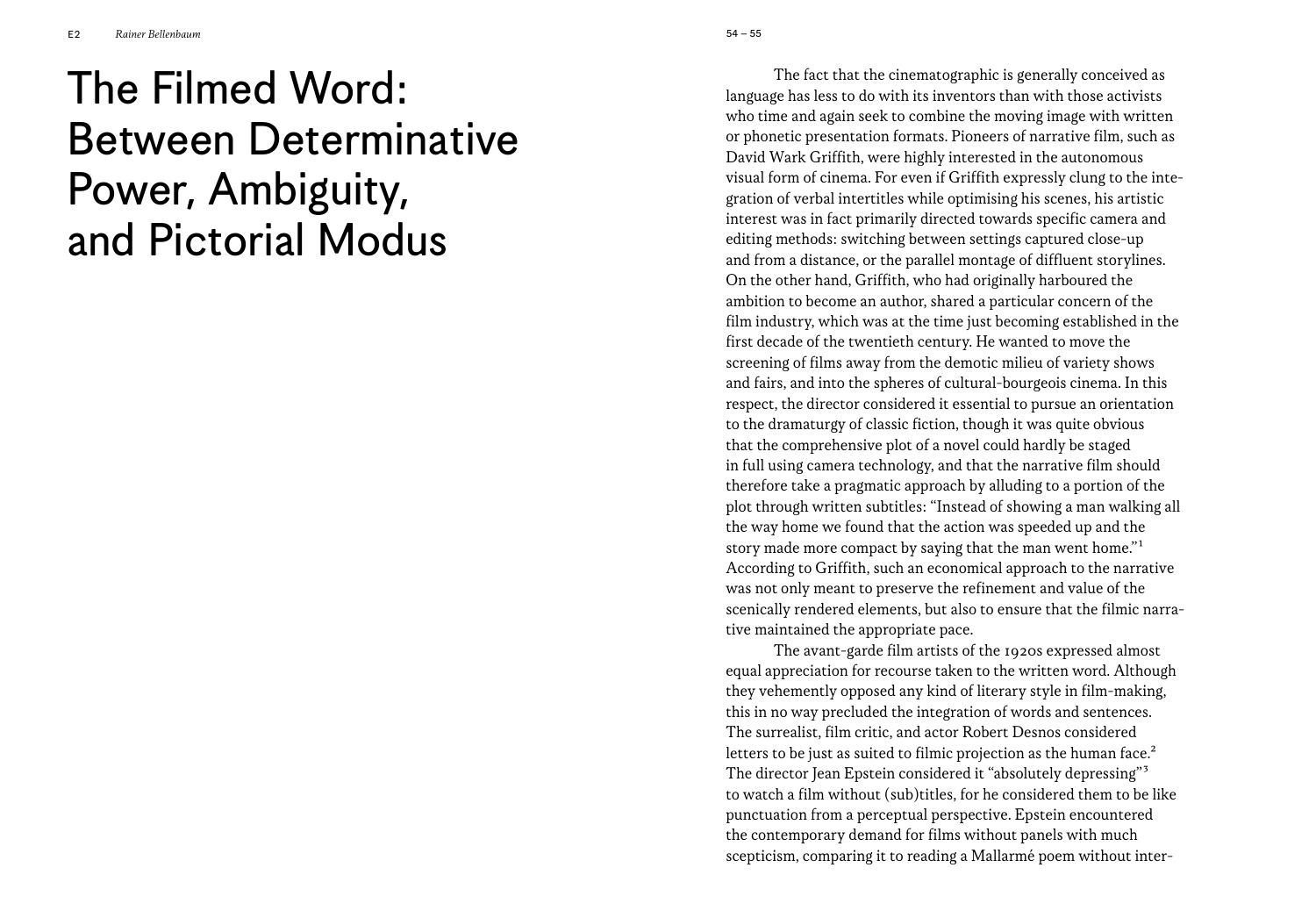E2 *Rainer Bellenbaum*

punctuation. In contrast to Griffith's practice, where the intertitles served to sparingly support a coherently narrated universe (diegesis), artists such as Marcel Duchamp, Man Ray, and Fernand Léger inserted idiosyncratic statements into the flow of theatrical or figured scenes. Here, the written word, for its part, became a moving image, for instance when it scrolled horizontally across the screen as illuminated characters as part of a nocturnal Parisian scene in Man Ray's *Emak Bakia* (1926), or when poetically enigmatic plays on words, typeset in spiral form, rotate in front of the camera like in *Anémic Cinéma* (1924/26) by Marcel Duchamp. Here, both the visual design and the cryptically caricaturing semantics of the writing are subverted by an imagination addressed through abstract, graphic Rotoreliefs. Nonetheless, the films differ in terms of their alternating use of writing and moving graphics, their respectively specific functions of speaking or showing. The circularly moving word games like "L'enfant qui tète est un souffleur de chair chaude et n'aime pas le chou-fleur de serre-chaude" (The nursing infant is a lover of hot flesh and doesn't like hot-house cauliflowers) speak to a clearly different—deciphering—point of view than that of the Rotoreliefs, which challenge the mode of visual perception.

In the post-war avant-gardes, on the other hand, film-makers pursued a highly visible distinction between perceptual modi; this especially applied to those who, next to their cinematographic work, were as equally engaging in the craft of linguistic poetry. In *Le corbeau et le renard* (The Raven and the Fox, 1967/72), for example, the Belgian artist, poet, and film-maker Marcel Broodthaers combined the meaning and objectness of words in such a varied way that their readability and visibility subtly meshed. The written word sometimes appeared sharply focused as handwritten labelling or as a filmed printed work, other times advertently unfocused or fragmented. Intertitles which feature nothing more than the French article "Le" made reference—in a grammatically incongruous way—to the respective objects shown subsequently: a boot, Fr. la botte, and a bottle, Fr. la bouteille. On the other hand, the "Le" fittingly although virtually, references the film's main protagonists—the raven (le corbeau) and the fox (le renard)—which, however, are not visible in the film. Inscribed rolls of paper, dialogue balloons, and bottle labels show the words by simultaneously constituting them. Conversely, words are found to be concealed, distorted, or contextualised by objects

like glasses, flowers, or a hammer. From afar, this reminds of metaphorical associations—"words like flowers" (Hölderlin) – as well as of the metonymic function between linguistic utterances and a telephone apparatus. Common to all words and things is the respective status of their state of presentation, their reciprocal positioning, and their misappropriation deviating from conventional use.

## Hollis Frampton's *Zorns Lemma*

An affinity to linguistic and conceptual poetry is also found in the filmic work of the American artist Hollis Frampton. Influenced by fellow students and artists like the sculptor Carl André and the painter and object artist Frank Stella, as well as the enigmatic personality of the poet Ezra Pound, Frampton worked as an author, photographer, and also as a film-maker. He continually sought to place the motifs from his surroundings in new contextual structures. Tension especially arose when he combined reflection of filmic or mediatic apparativity with personal experiences or site-specificity. A striking example of this is the film *Zorns Lemma*, released in 1970.

In terms of writing, Frampton subtly takes recourse to the structure of the alphabet in the film. With the screen initially dark, a female voice from the off recites a verse from the "Alphabet Poem" using intonation familiar from school lessons, the part that was meant to help English and American children learn their letters in the eighteenth and early nineteenth centuries. Each verse emphasises a certain letter: the first focuses on the letter A, "In Adam's Fall we sinned all", the second on the letter B, "Thy life to mend, God's Book attend", and so forth. Following the recitation of the poem is the main segment of *Zorns Lemma* with approx. ninety sequences, each featuring twenty-four alphabetically arranged picture settings. The number twenty-four results from the alphabet customarily having twenty-six characters, of which the I and the J, as well as the U and the V are consolidated here to assert a common position. According to the film critic Scott MacDonald, this structure (here abbreviated to twenty-four letters) is meant to reference the standardised film speed of twenty-four images per second, which is indicative of a basic pairing of two different material structures, before *Zorns Lemma* starts integrating further material structures. While in the beginning only the simple bodies of the letters—A, B, C, etc. are visible in the fixed settings, wobbling slightly in succession,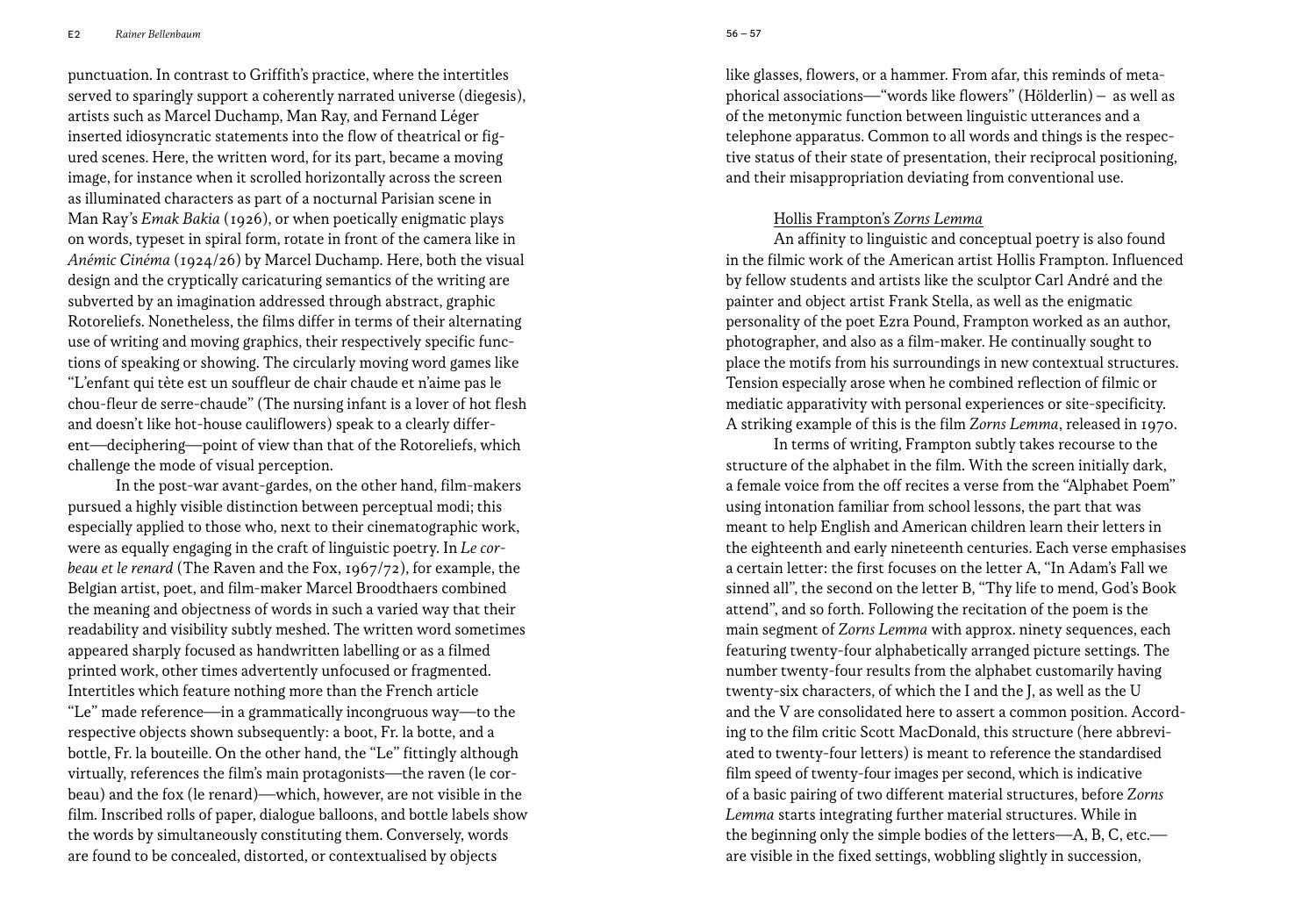E2 *Rainer Bellenbaum* 59 –8 59

the film soon starts showing full words. These are words as shown along the streets of Manhattan on buildings, on advertising signs, above stores, in shop windows, filmed from varying perspectives words featuring shifting letter typographies, different colours and graphic designs, each running for about a second. Every initial letter signifies anew the progression of the alphabet. After numerous such word-image sequences, the film once again changes its semantic approach, with a scene showing a specific event or a specific plot now taking the place of a previously shown letter (e.g., in place of X), first in one place and soon followed—in irregular order—by more and more positions. For example, replacing the X is the scene of a fire every time, replacing the F is a tree, et cetera … until, ultimately, all of the letters have been substituted by specific scenes, which are, however, not narratively connected, be it the moving image of a basic natural phenomenon or scenic activities like changing a tyre or painting an interior.

Similar to Broodthaers, Frampton juxtaposes linguistically or, more precisely said, alphabetically structured reading material with the mode of observation. Emphasised here is the linear alignment of both the written and visual material. The beholders/readers are challenged to actively count and identify, which associates activities like reading, counting, observing, and scrutinising or reading, counting, and listening, or observing, listening, and seeking. Such activities reference the status of subjects within society, or the status of players who are distinguished by their capacity for multidimensional perception and expressiveness—multidimensional in a spatial sense, but also in a temporal or a social sense. Such multidimensional perception—experience, memory, and reciprocal agency—generates knowledge. Both knowledge about the world and knowledge about oneself in this world.

## Having a Say and a Vision

In fact, linguistic experts and those with expertise in visual/ pictorial matters struggle to attain supremacy in their respective practice. Considering the generation of (analytical) knowledge, theorists such as Michel Foucault or Gilles Deleuze ascribe primacy to "Bestimmungs*kraft*" (determinative power) of the speakable/ predictable over the "Bestimm*barkeit*" (determinability) of the visible, of what is radiated by light. Deleuze shares Foucault's stance that the speakable engages in a mode of active determination, and that of the visible in a mode of passivity.4 Titling his historico-philosophical study on human sciences *Les mots et les choses,* Foucault also wanted to express an ironic note on that semantic hierarchy. But as aptly confirmed by his desire to title the English translation of the same book *The Order of Things* instead of "The Words and the Things", this change still reinforces Foucault's position to priorise the words or, more precisely, the expressions—which, through discourse, become actualised, refined, and are always newly functionalising—to lend order to the (visible) things.<sup>5</sup>

For artists and film-makers working in the visual arts, as opposed to individuals working in scientific contexts, the visible and showable form the centre of their work. Both art history and film history strongly involve fluctuating strategies that reflect on phenomena that elude reality. There is a whole host of such strategies, including the multifarious creative drive of artists to lend form to these phenomena, methods of making the invisible visible, of preserving the visible, and of demonstrating the structures and functions of visibility, and also strategies for correlating the visual with other sensory forms, for instance linguistic or readable ones. This shift in strategy imbues the asymmetrical juxtaposition of "actively" speakable and "passively" visible with new vehemence, not least in view of the traditionally hierarchically conceived distribution of active artists, directors, film directors, and authors on the one hand, and spoon-fed viewers, readers, and participators on the other. Or, to put it more succinctly, between those who supposedly have a say and those who have a vision/gaze.

## Coupling of Speaking and Showing

On this issue, the film *Remedial Reading Comprehension* by George Landow from 1970 proves illuminating.<sup>6</sup> Here, the artist, who was involved with structural film at the time, sheds light on the perceptual approach taken by reading with regard to several special cinematographic functions. For Landow, it was not only the written word that attained an ironically informative and media-reflexive character when, repeatedly, lettered graphics superimposed upon self-portraits of the film director explain to the viewer: "This is a film about you . . . not about its maker." Furthermore, the film prompts the viewers to read more quickly when a stroboscopically mounted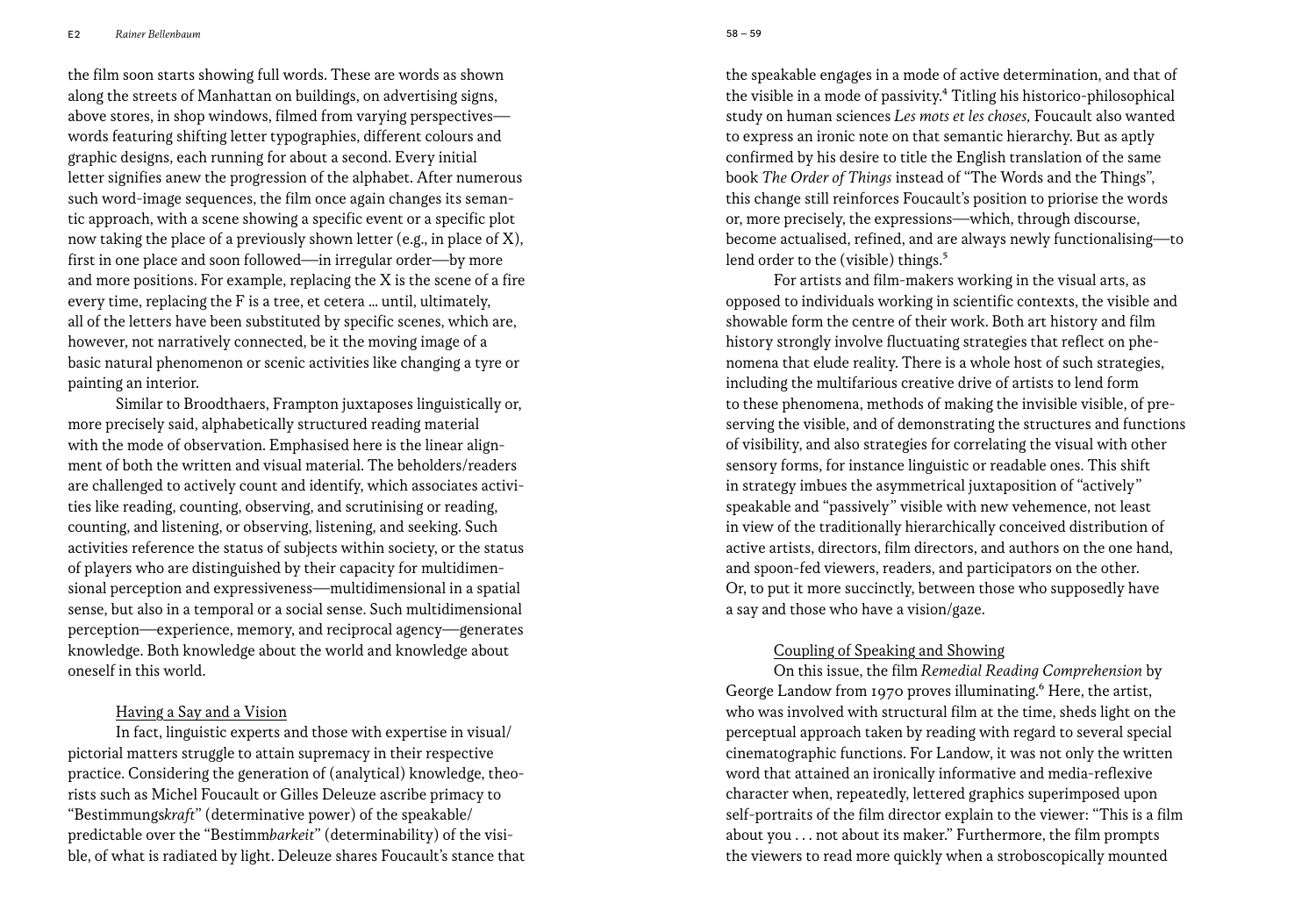E2 *Rainer Bellenbaum* 61 –0 61

picture of text shifts its only phrases ("relation of teacher", "to pupil is an emo", "an emotional one and", "one and most com-", etc.) from blurriness into focus in quick succession, as if reading from left to right and from top to bottom. Whilst such a technoid performance of a quick reading test is linked to such ironically enlightened media reflexivity, to scenes featuring the waiting public filmed from the canvas perspective, and to the portrait of a sleeping woman, *Remedial Reading Comprehension* delivers a multilayered, sometimes excessive, sometimes prurient parody on the genre of educational film. A parody that thwarts any kind of functional order existing between the sensuousness of speech and vision. Seemingly transient and fragmentary, the individual words and textual phrases not only probe the margins of readability, while nonetheless revealing their meaning; the acceleration of the focus directed from left to right and from top to bottom has the effect of deconcentrating the interpretive gaze as such, be it in the sense of dispersal or stagnancy, or be it through an attempt to bypass the mode of decipherment to arrive at that of association or to jump from the verbal production of meaning to contemplation of the filmic form.

While Landow loosely integrates such perceptual shifting into the fabric of educational film parody and media reflexivity, John Smith condenses the commitment between verbal semiotic carriers and visual surfaces to a stringent form. In this respect, his film *Associations* (1975) also builds on a didactic structure. The film starts with a description of the so-called "free association game" delivered by Smith himself, which provides a continual soundtrack throughout. Elucidated here is the game where the individual players are required to make spontaneous associations with the stimulant words called out to them. Smith's film becomes interesting when, after a short dark phase, image sequences light up one by one. This entices the viewer to try to discern a rule for such flashes—namely, the fact that each integrated image, whether showing people or objects, evokes a term that sounds similar to the simultaneously audible spoken word (or one of its syllables). Another attraction lies in trying to determine the type of respective adherence to the rules, that is, the possible reinterpretation of the heard wording or syllables based on the picture shown at the same time. For example, the word "category" is heard and a 'cat' is shown, or the word "association" is heard and the word "Asian" alluded to by showing a portrait of 'three Asian women'.

It is in such a way that *Associations* utilises the synaesthetic tension between linguistic-phonetic and representational-visual modes of expression in order to closely interlace the modi of reading and seeing. One would be remiss to grasp the visual-representational aspect as an illustration of the words spoken. Repeatedly invoked as ciphers for specific phonetic images, the depicted objects and people moreover attain the status of an arbitrary codification, one that is otherwise only evident in connection with lettering or lexical signs. In addition, beyond any content-related analogies to the spoken words, the material shown harbours an irreducible potential for associative connotations.

As Deleuze asserts in allusion to Foucault, such an irreducible space of interpretation is solely aligned to the visible, not to the speakable. While, as noted above, this is apparent in the ability to determine the visible, the latter in particular is conversely imbued with the virtue of remaining fundamentally indeterminate and thus repeatedly determinable by new elements. Citing Stephanie Barber's *Tatum's Ghost* (2011), which features the re-editing of an episode of the US crime series *Un*s*olved Mystery*, allows us to discuss the extent to which the speakable attains gradual indeterminacy in the framework of a film. In this crime thriller episode selected for repurposing here, which features a ghost-seeing married couple, Barber likewise utilises the synaesthetic tension of vision and hearing, though invariably in connection with word-based articulation. To this end, the artist uses collage to overlay, onto the image scenes that she has clipped, commentary interactively posted by online viewers about the episode. The interplay thus engendered between the narrative spoken from the off and the retrospectively added viewer comments give rise to a dispersive semantic space. Spoken and written planes run—in parallel to the visual scenes—heterogeneously side by side. Individual correlations between the words (e.g., between the name of the film's protagonist, Tate, and of the dog mentioned in the commentary, Tatum), between pauses in speech and sections of writing, or between the respective narrative perspectives engage only very briefly—just as briefly as the moments of suspicion with which the crime show addresses the viewers, on the one hand, and the viewer comments posted within the Internet community, on the other. Moreover, the retrospectively added texts run swiftly across the also moving visual scenes as dense, broad